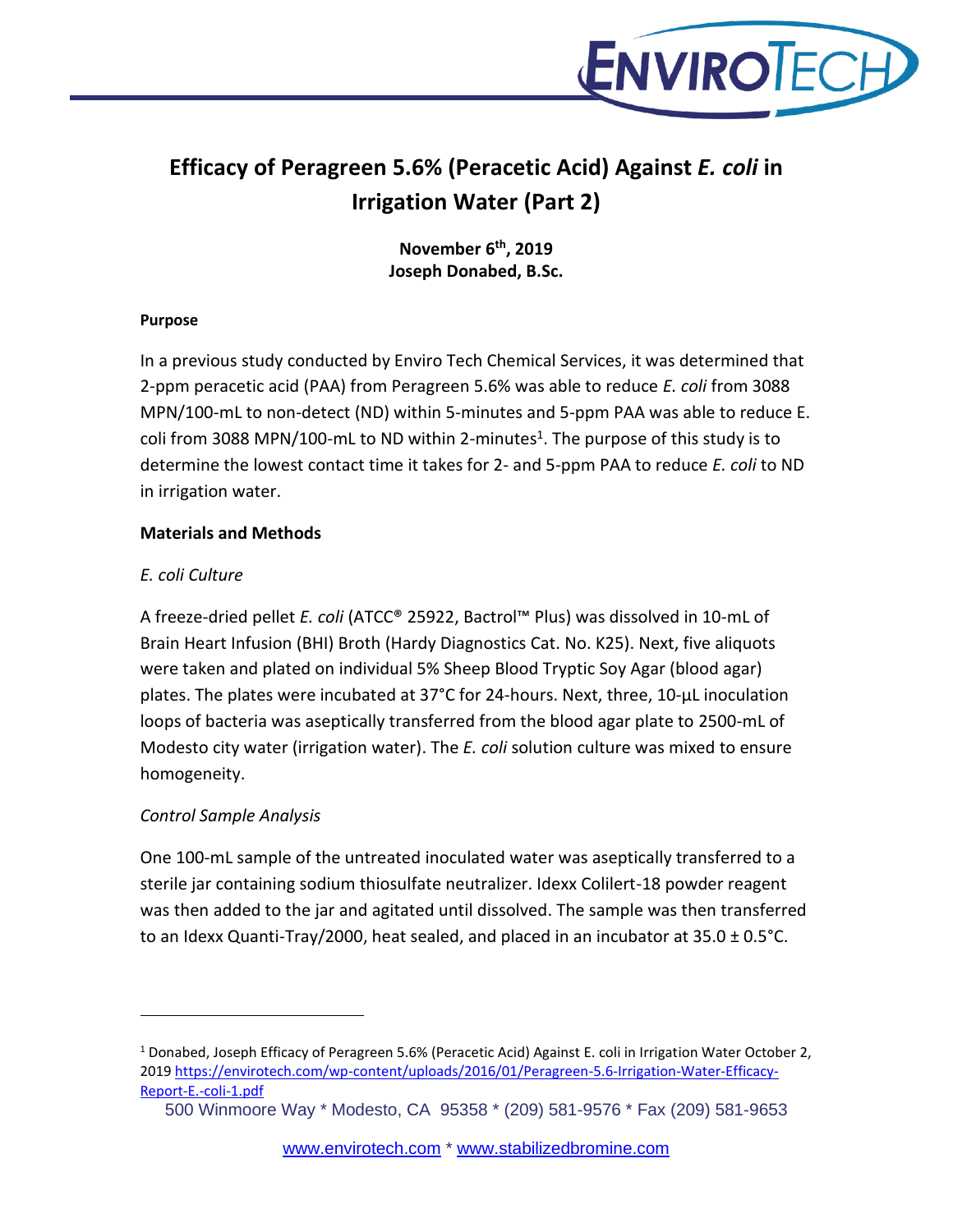

This sample would serve as the undiluted and untreated control sample for *E. coli*. Next, a 1 mL aliquot of the untreated inoculated water was transferred to a sterile jar containing 99 mL of sterile reverse osmosis (RO) water and sodium thiosulfate neutralizer. Idexx Colilert-18 powder reagent was then added to the jar and agitated until dissolved. The sample was transferred to an Idexx Quanti-Tray/2000, heat sealed, and placed in an incubator at  $35.0 \pm 0.5$ °C. This sample would serve as the 1:100 diluted and untreated control sample for the study.

Next, the *E. coli* stock solution was divided into three individual, 1000-mL samples. The individual samples would be treated with 2-, and 5-ppm active PAA from Peragreen 5.6%.

### *PAA Treatment*

The *E. coli* inoculated water samples were treated with a nominal 2- and 5-ppm PAA from Peragreen 5.6% by dosing each sample with 32- and 80-µL, respectively. The solutions were mixed via magnetic stir bar at 200-rmp to simulate in-line mixing. After 1, 2, 3, 4, and 5-minutes of contact, 100-mL samples of the treated water were aseptically transferred to individual sterile jars containing sodium thiosulfate neutralizer. Idexx Colilert-18 powder reagent was then added to the jar and agitated until dissolved. The sample was then transferred to an Idexx Quanti-Tray/2000, heat sealed, and placed in an incubator at 35.0 ± 0.5°C then enumerated.

#### **Results**

Table 1 lists the *E. coli* counts in the control (untreated) sample as well as the 2-ppm PAA treated samples after 1, 2, 3, 4, and 5-minutes of contact.

| <b>Description</b>   | E. coli (MPN/100-mL) | % Reduction |
|----------------------|----------------------|-------------|
| Control (Untreated)  | 2247                 | <b>NA</b>   |
| 2-ppm PAA, 1-minutes | 45.2                 | 98.0        |
| 2-ppm PAA, 2-minutes | 22.3                 | 99.0        |
| 2-ppm PAA, 3-minutes | 2.0                  | 99.9        |
| 2-ppm PAA, 4-minutes | ND                   | >99.9       |
| 2-ppm PAA, 5-minutes | ND.                  | >99.9       |